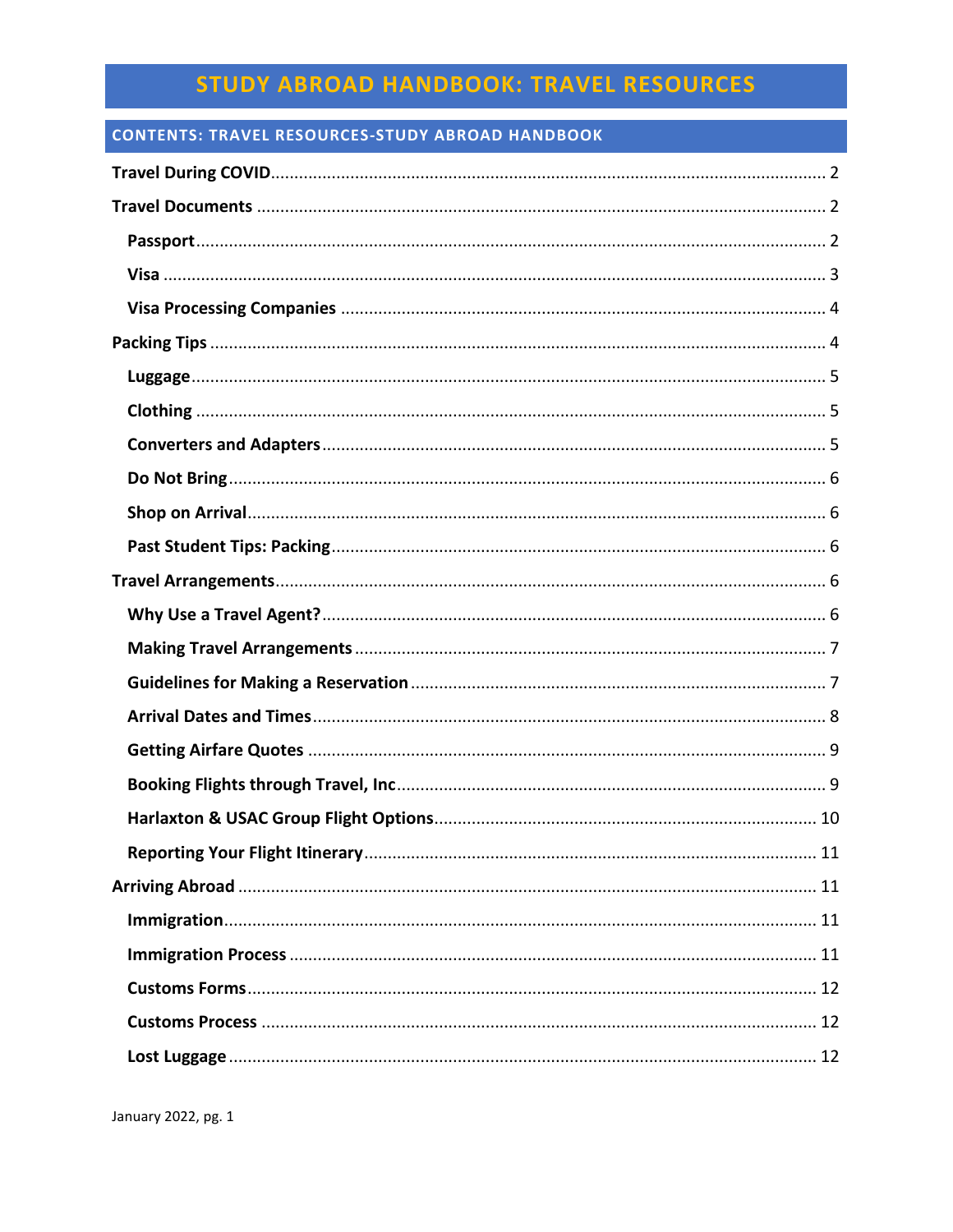# <span id="page-1-0"></span>**TRAVEL DURING COVID**

This section of the Handbook talks about the nuts-and-bolts of travel, but we want to start by saying that travel during a worldwide pandemic is not the same as travel during non-pandemic times. Every country is dealing with the pandemic differently. Travel restrictions and regulations can and do change overnight. Several possible travel disruption scenarios were listed in the "Compliance with Travel Restrictions" section of the COVID-19 Acknowledgement you signed in your BlugoldsAbroad account. We suggest you review the entire Acknowledgement again and keep it in mind as you read this section.

# <span id="page-1-2"></span><span id="page-1-1"></span>**TRAVEL DOCUMENTS**

## **PASSPORT**

- If you have not yet applied for a passport, **contact your UWEC study abroad coordinator immediately**. Passport processing is currently taking 8-11 weeks. Depending on when and where you plan to study abroad, it may not be possible to get a passport in time if you have not yet applied.
- $\checkmark$  If you DO have a passport, be sure that your passport is valid for **three to six months** AFTER the end of your program, depending on your host country's requirements.

If you have a passport, or as soon as you receive it:

- 1. Sign it.
- 2. Scan the pages with your signature, picture & passport number, and **upload a copy to the Documents section in your BlugoldsAbroad accoun**t.
- 3. M**ake two photocopies** of those pages. Leave one at home with your family. Carry the second copy with you, separate from your passport, in case the original is lost or stolen.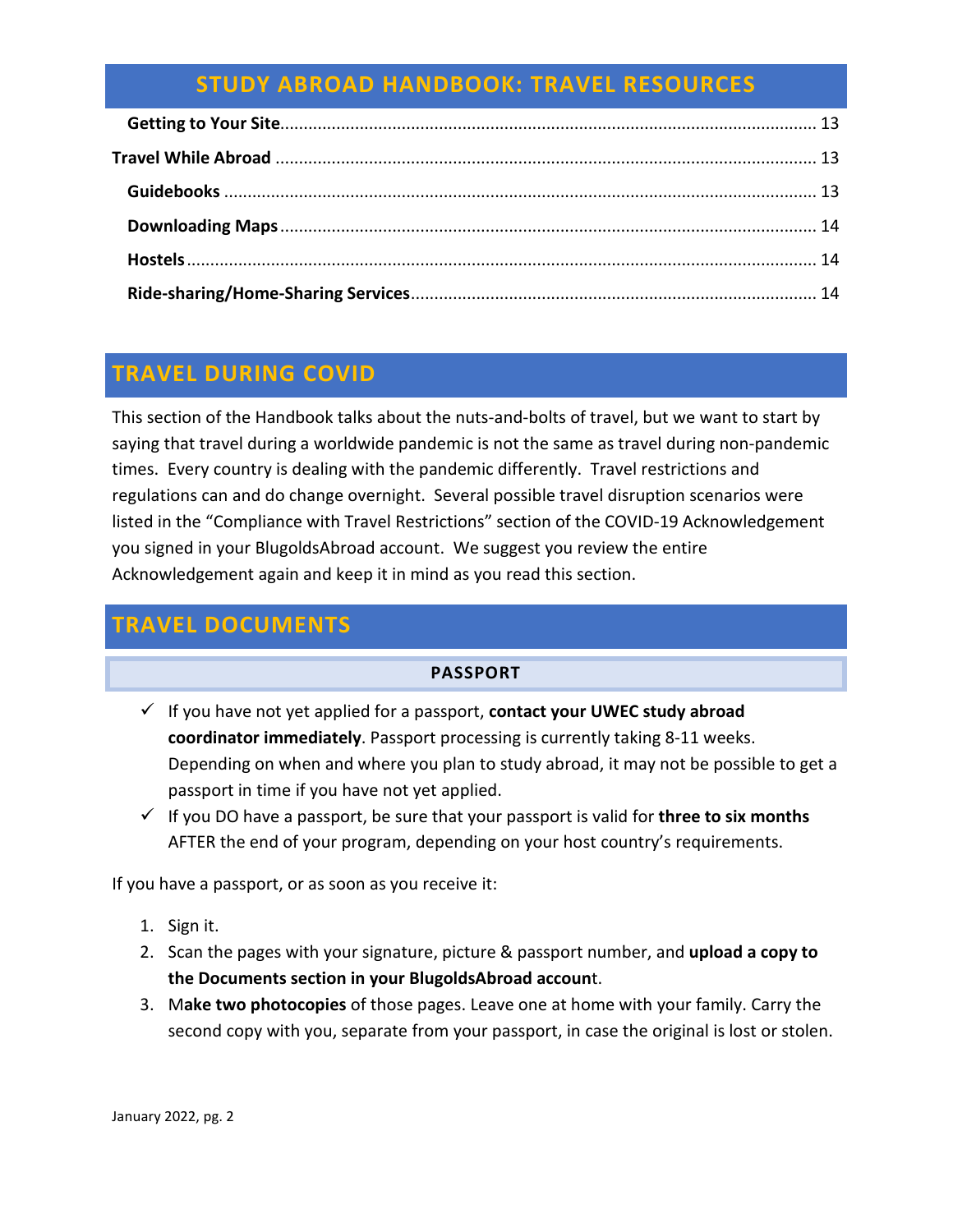If you lose your passport abroad, **report the loss immediately** at the nearest U.S. consulate or embassy. They will assist you in replacing it. Local police authorities should also be notified.

#### **VISA**

<span id="page-2-0"></span>A visa is official permission to visit a country granted by the government of that country.

**Past criminal convictions may impact your ability to get a visa.** Contact your UWEC study abroad coordinator with any concerns.

The CIE will provide basic immigration information, such as links to visa instructions and application forms, as part of your pre-departure preparation. This information is usually released 4-5 months prior to departure. **It is your responsibility to keep current on student visa requirements for your host country and, if required, to apply for and receive a visa from your host country's Consulate or Embassy.** 

Visa issuance is at the discretion of the Consulate or Embassy. They can choose to issue the visa ONLY for the dates of study. They can refuse to issue a visa if your dates of study are shorter than the required time for a visa, even if you wish to extend your time with personal travel. They are free to deny any visa application without any explanation whatsoever. (The U.S. government reserves this same right with any foreign nationals requesting a U.S. visa.) In all interactions with Consulate or Embassy staff, it is important that you:

- 1. **Remain pleasant and polite**, whether via e-mail, on the phone, or in person.
- 2. **Remain calm and flexible** throughout the application process.
- 3. **Follow the instructions from your host institution if they differ from CIE information.**  Notify your UWEC study abroad coordinator because such updates are frequently sent only to students.
- 4. Prior to submitting your visa application, **check the website of the Consulate or Embassy of your host country for recent updates**.
- 5. **Become a Facebook or Twitter follower** of the Consulate/Embassy of your host country. Many issue visa updates via social media.

**Visas for personal travel:** If you plan to travel to countries other than your host country, verify visa requirements by contacting the nearest Consulate, Embassy of that country or your travel agency. Many countries do not require U.S. citizens to obtain visas for tourist visits of less than three months, but you need to know before you go!

**Visas for Non-U.S. Citizens:** Obtaining a visa for non-U.S. citizens residing in the U.S. can be a lengthy process. Contact the Consulate of the country where you wish to study and follow their instructions. We encourage use of a visa processing company, if allowed. See additional information below.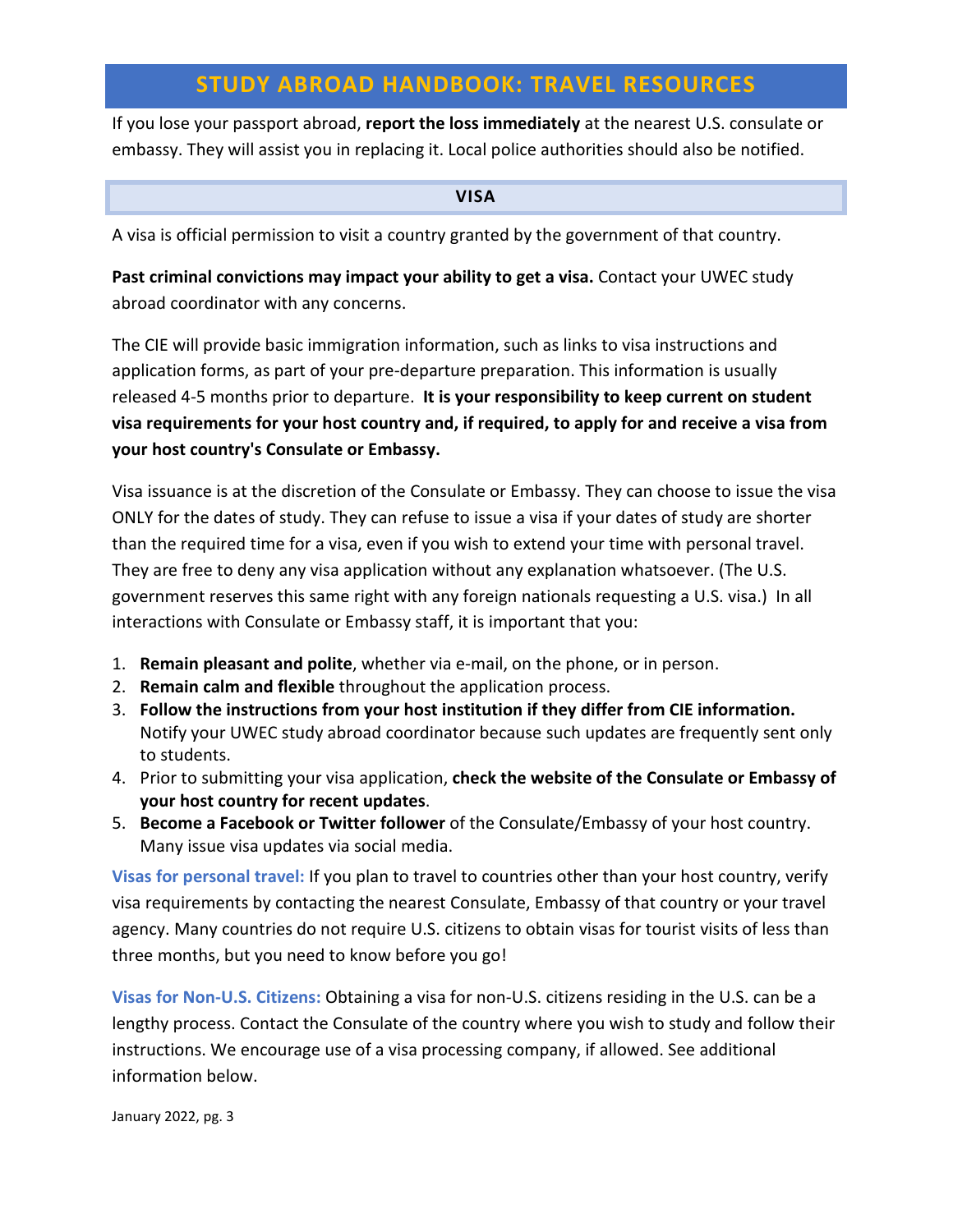**If you are an international student, contact UWEC International Student Services as well**. They may have additional paperwork they need signed for your to return to study at UWEC.

## **VISA PROCESSING COMPANIES**

<span id="page-3-0"></span>The CIE provides basic visa information, but CIE staff cannot offer immigration advice or work with the Consulate/Embassy on your behalf. If you have unanswered questions about your visa application, and your host country allows it, consider using a visa processing company.

Visa processing companies charge a service fee in addition to the host-country visa fees. Service fees vary between companies, the type of visa (i.e. student vs. work), and whether you are pursuing regular or expedited service.

Below are the names and web addresses visa processing companies that have assisted past students. Please address questions directly to the companies.

• **CIBT (UW-System preferred provider)** 

[https://www.wisconsin.edu/travel/planning/international/passport-services/o](https://www.wisconsin.edu/travel/planning/international/passport-services/)r call 1-800-577-2428. Reference CIBT Account 32151 for reduced CIBT processing fees.

• **Perry International**

Web: [www.perryvisa.com](http://perryvisa.com/)

# <span id="page-3-1"></span>**PACKING TIPS**

*These are general suggestions.* A country-specific packing list will be available in your BlugoldsAbroad account or Gateway portal (USAC programs) a few months prior to departure.

**Rule #1: pack light.** The week before you leave, pack everything you think you need and walk around the block. Difficult? You have packed too much. To become the ultimate light packer, visit the [one-bag Website](http://www.onebag.com/)**.**

Other ideas for to save space:

- roll your clothes
- put items inside of shoes (e.g. socks or underwear inside dress shoes in your suitcase)
- use space-saver bags
- put small items such as underwear in Ziploc bags (if security searches your bag, they will quickly be able to see what is inside without disrupting your whole packing plan.)

**Rule #2: never pack essential documents or items** (passport, immigration documents, medicine, anything you could not do without for a few days) in **checked luggage**. Have important documents and money in a money belt and allowable personal items in your carryon: a toothbrush, contacts, eyeglasses, medications, and a change of clothes.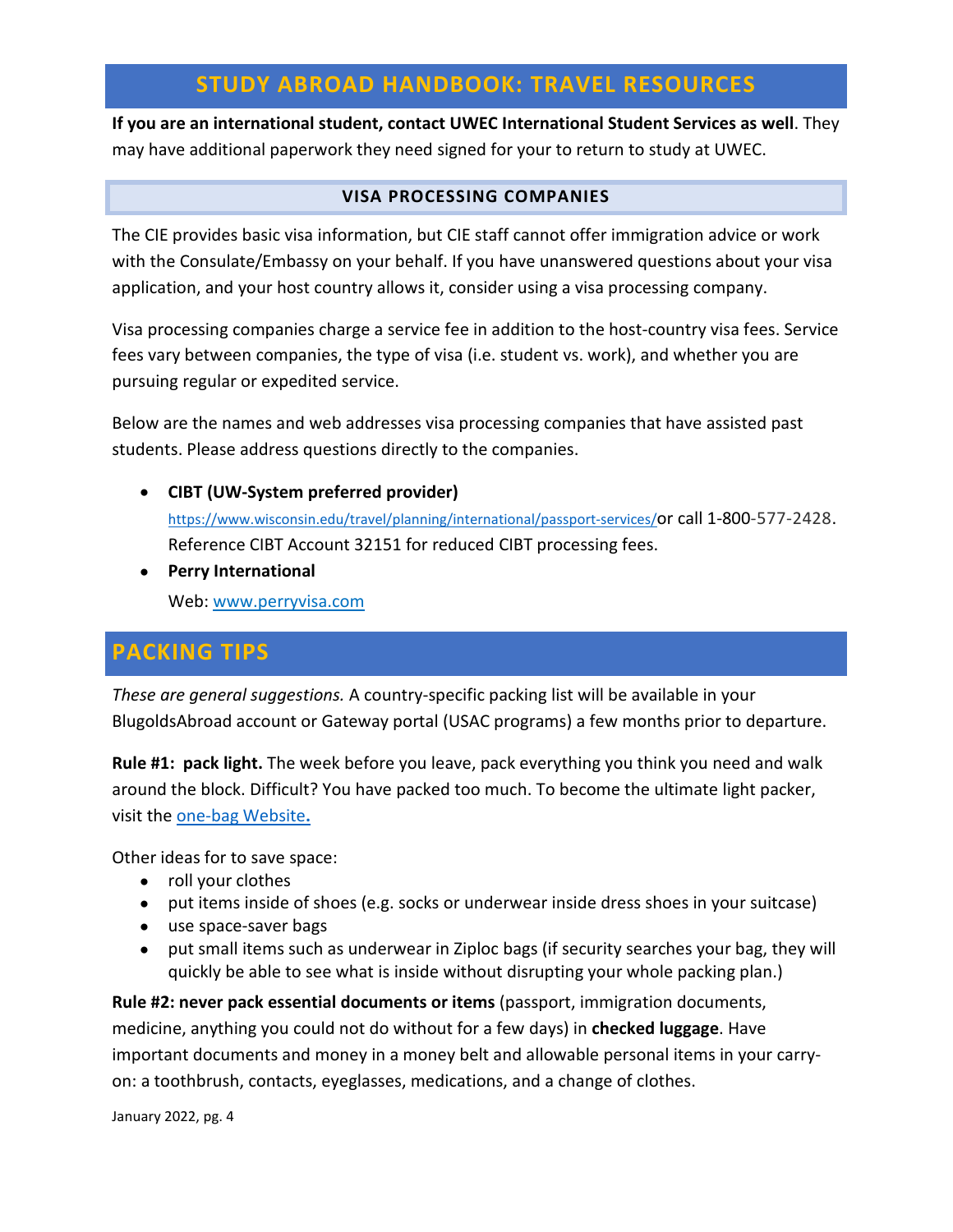**Rule #3:** There are many personal **items you cannot pack in your carry-on**. See the [Transportation Security Administration](http://www.tsa.gov/) for current information.

### **LUGGAGE**

<span id="page-4-0"></span>Airlines are strict about size of carry-on luggage. **Verify requirements, including weight and size limits, with your travel agent or the airline.** You are generally allowed one carry-on. Some airlines permit you to check one piece of luggage free on international flights, but this varies.

If you plan to travel a lot while abroad, past participants recommend a backpack. A suitcase with wheels or a collapsible luggage carrier can also be useful. It may be easier to carry two medium-sized suitcases than one large one.

Have luggage tags with the **address of your host site** on all bags. You'll find this in your UWEC Program-Specific Guide or USAC Arrival Guide. You do NOT want your home address on your luggage, as you do not want it sent back to the U.S.

All luggage should **lock for travel within the country**, but **do not lock it for the airport sections of your journey**. Backpack padlocks are available, or you may wish to purchase an external mesh covering, since it is difficult to lock every pocket.

#### **CLOTHING**

<span id="page-4-1"></span>Take clothing that is machine-washable and does not wrinkle easily. Choose a color scheme and bring mix & match clothing for layering. Dark colors show dirt less quickly when you travel.

#### **CONVERTERS AND ADAPTERS**

<span id="page-4-2"></span>Countries have different outlet and plug shapes. In some countries' standard voltage is 220 rather than the 110. Research your host country and other countries you plan to visit.

- If only the plug shapes are different, you will just need to purchase a **plug adapter** to use your appliances abroad.
- If both the plug shape and the voltage are different, you will need both an **adapter and a converter**.
- If you have several US appliances you plan to use abroad and are going to a country with standard 220 voltage, **consider bringing a power strip**, also.( You will still need to have a voltage converter and/or plug adapt3r in order to plug it into the wall.)
- Another option is to **buy needed appliances after you arrive**.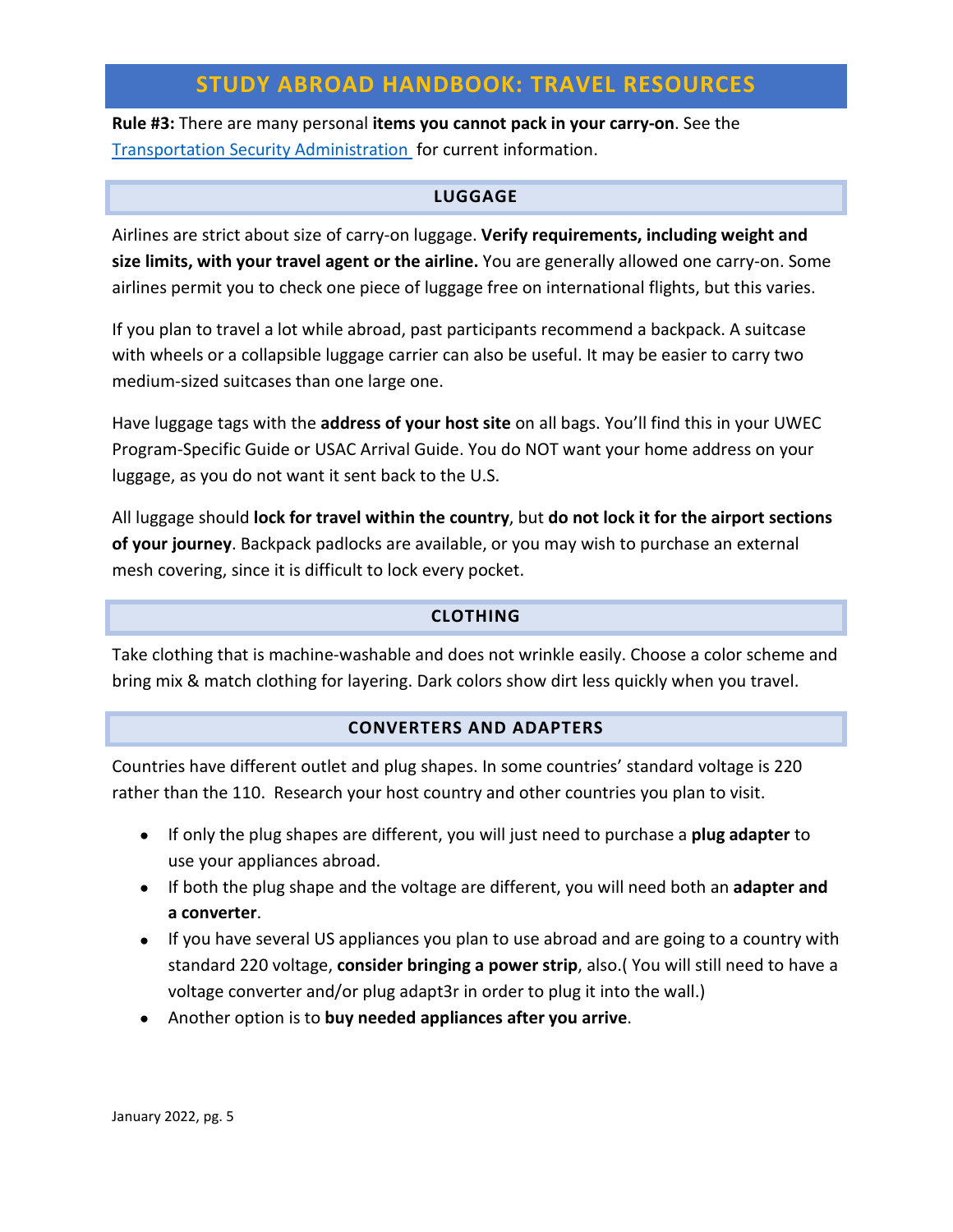• If you plan to bring your **laptop abroad, check the power cord to see acceptable voltage inputs and outputs**. If it includes 220 volts, you will only need to use a plug adapter, not a converter.

## **DO NOT BRING**

<span id="page-5-0"></span>Expensive cell phones, jewelry, or other luxury items may be targets for theft. If you decide to bring such items, consider personal property insurance for your time abroad.

### **SHOP ON ARRIVAL**

<span id="page-5-1"></span>Don't stress too much about forgetting something. The country you are going to has stores!  $\odot$ You may not find the exact same product you use here, but you will find something similar.

#### **PAST STUDENT TIPS: PACKING**

- <span id="page-5-2"></span>• *"Bring half of what you really want to bring!"*
- *"Think practical, not fashionable. If your clothing is not comfortable, you won't be comfortable."*
- *"Comfortable walking shoes are essential."*
- *"Pack some basics: hangers, school supplies (notebooks, writing utensils, scissors, folders, flash drive, tape, post-its, calculator) and personal items. Then you can leave these things behind, making room for souvenirs."*

# <span id="page-5-4"></span><span id="page-5-3"></span>**TRAVEL ARRANGEMENTS**

## **WHY USE A TRAVEL AGENT?**

CIE study abroad staff expertise is in international education—a different field than international travel. Travel agents are trained in the ever-changing environment of travel rules and regulations, which have been changing even more often during COVID. They can help with question students often have questions about flights, such as:

- What is included at each level of ticket?
- What other costs am I not seeing (checked bags, etc)?
- Is this enough time to change planes/gates at this specific airport?
- What are the cancellation and change fees, and when do they apply?
- Can I purchase trip cancellation insurance? What does it cover?
- What are the COVID testing requirements for my airline/my destination?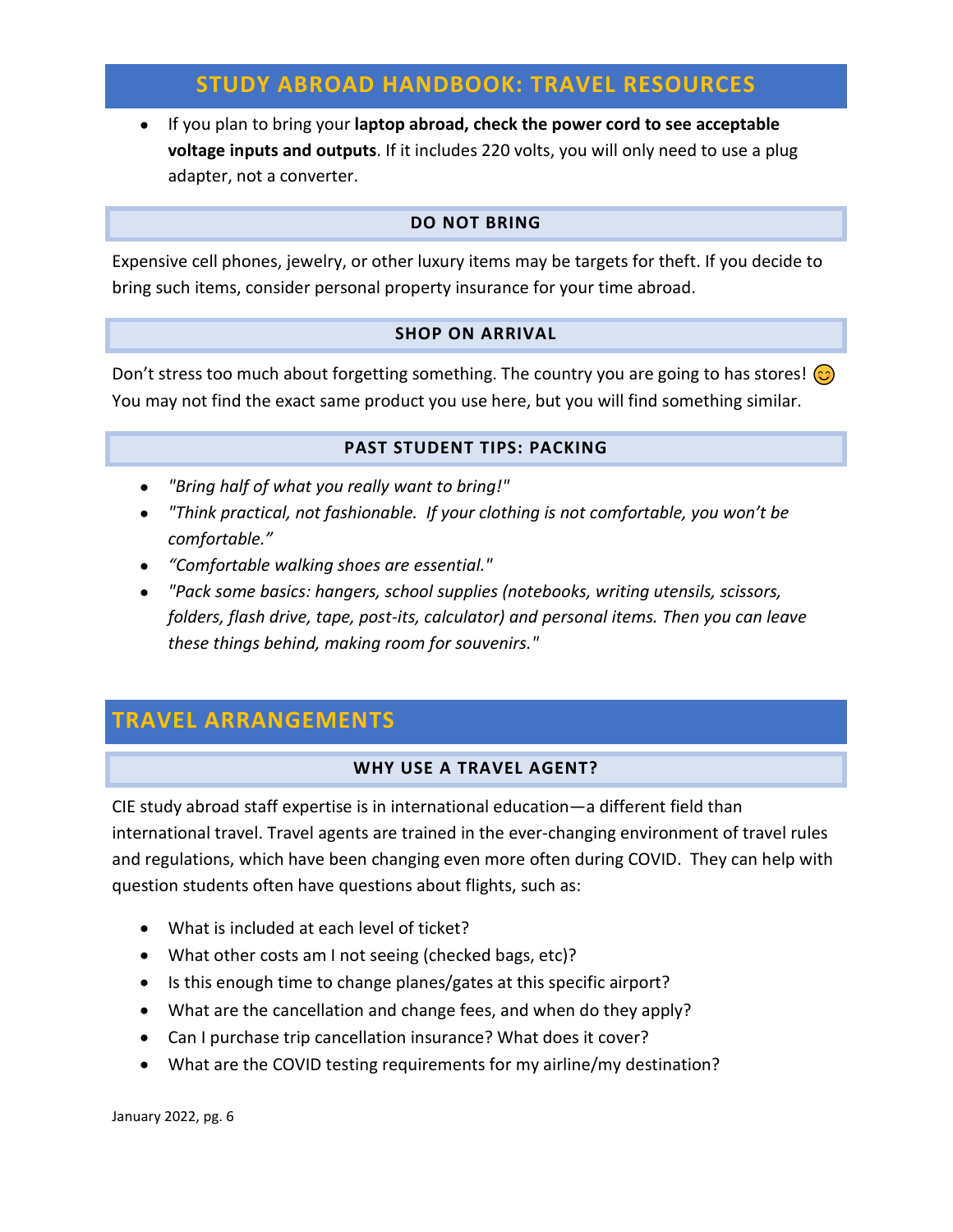In addition, if you encounter travel delays and issues once your travel has begun, you will have a specific person you can contact for assistance. (Note that Expedia, Kayak, Travelocity, etc, are not travel agencies.)

### **MAKING TRAVEL ARRANGEMENTS**

<span id="page-6-0"></span>It is your responsibility to make flight arrangements to your host site through Travel, Inc., the UW-System mandated company\*. Purchasing through Travel, Inc is UW-System policy. As such, you are strongly encouraged to use the service. Violating the policy is not grounds for cancellation. However, it may limit the ability of UW-System Travel to assist in the event of an air emergency.

You are responsible for all costs associated with this travel, including the original ticket, change and cancellation fees, travel/trip insurance, etc. **Specific instructions are in the "Getting Airfare Quotes" & "Booking Flights" sections below.**

\*Students on the Harlaxton/England and many USAC specialty programs have group flight options. You can choose to either book on the group flight or to book through Travel Inc. See details in the "Harlaxton and USAC Group Flights" section below.

## *Do not purchase tickets until instructed to do so by the CIE.*

## **GUIDELINES FOR MAKING A RESERVATION**

<span id="page-6-1"></span>Do not make flight reservations until:

- you have been instructed to do so by CIE
- you have been **officially accepted by your host site, and**
- **your host site has confirmed program dates and arrival/departure times.**

**Arrive at the airport recommended by your host site.** You may find less expensive flights to another airport, but by the time you figure in the logistics and costs of getting from that site to your host site, savings may be slight, and stress may be significantly higher.

**Arrive ON THE OFFICIAL ARRIVAL DATE for your host site.** Keep in mind:

- This often means leaving the US the day BEFORE the arrival day.
- It can be less expensive to fly on weekdays. However, if your program's official arrival day is on a weekend, and you do not arrive on that day, you are responsible for all associated costs, such as getting from the airport to the host university (even if this cost is normally included) and hotel costs until program housing is available.
- For USAC programs, there is a \$250 charge for missing orientation.

**Take the MOST DIRECT ROUTE possible**. Different countries have different COVID requirements. You want to deal with as few different countries/airports as you can.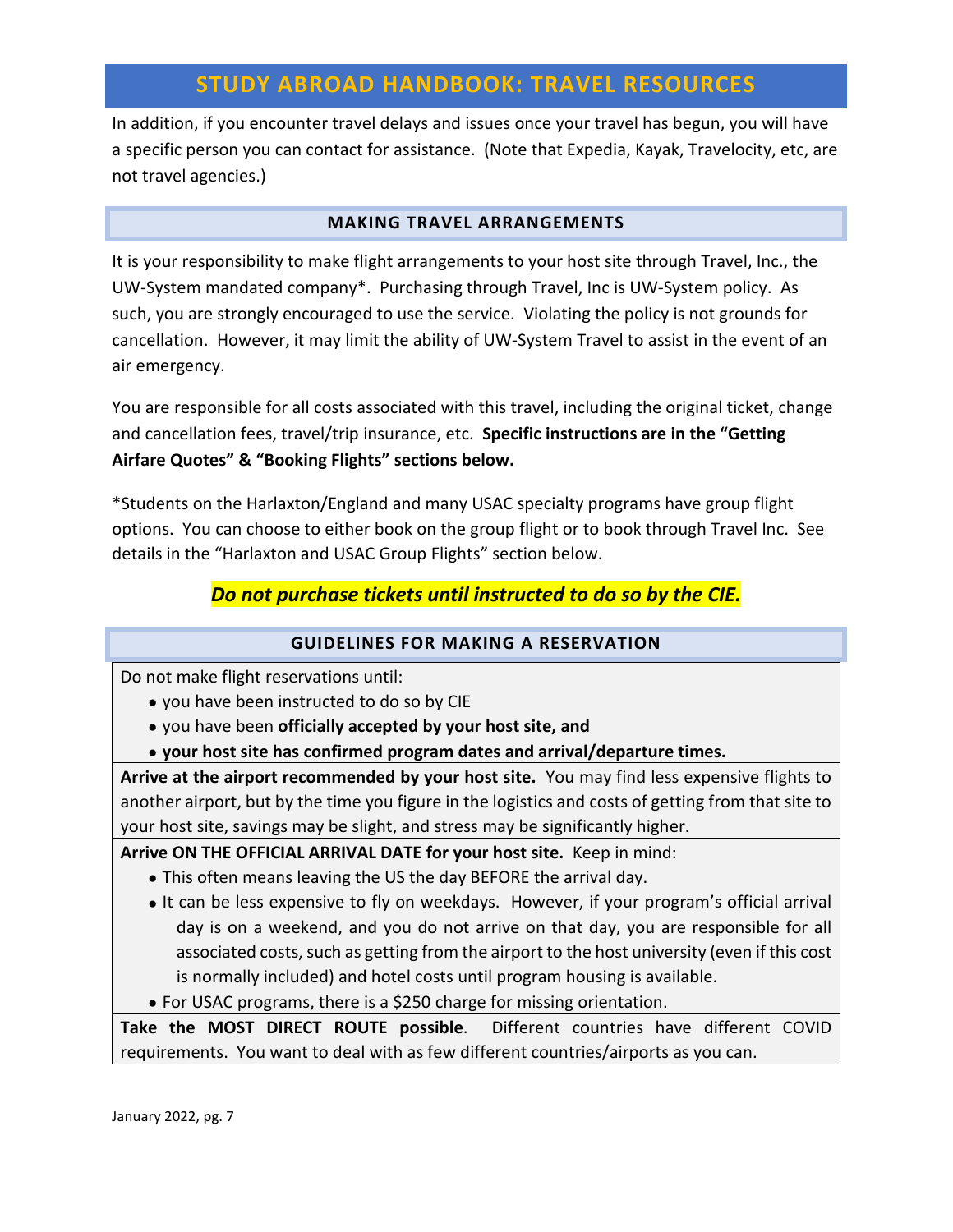**Check the layover times!** If you have an hour or less to change planes, *discuss with your travel agent* how likely it is you can make that next plane. When in doubt, take a longer layover.

**Do NOT purchase a one-way ticket.** It can currently be difficult to find tickets back to the U.S. **Buy a ticket with a LOW CANCELLATION FEE.** To participate, you must maintain program eligibility requirements through the term prior to departure. Other unexpected circumstances may also force you to change your plans. *(A non-refundable ticket means just that--the airline or agency will not refund anything, no matter the reason, if you do not use the ticket.)*

**Buy a ticket with a LOW CHANGE FEE.** This is particularly important if your host university does not publish final exam dates until after the semester has begun, but again, other unanticipated events can require you to change your ticket. *(Even if you buy a changeable ticket, changing your return date is subject to seat availability.)*

**Know what's included.** Very inexpensive tickets may have large fees for baggage or for selecting a seat. They are often the last to board the plane, meaning less space for carry-on luggage. "Basic economy" tickets are not recommended: they usually do not include free luggage or an assigned seat, and they are usually non-changeable and non-refundable in case of cancellation.

**You may wish to purchase travel or trip cancellation insurance** when you buy your ticket in case your plans change unexpectedly. Discuss your options with your travel agent and know exactly what the policy covers. (For example, most policies specifically exclude travel disruption due to acts of war, and most also exclude pandemics.)

<span id="page-7-0"></span>If possible, consider **traveling with another program participant**. A travel companion can make arrival in a new country much less intimidating!

## **ARRIVAL DATES AND TIMES**

Carefully read the "Program Dates" section of th[e UWEC study abroad website](https://studyabroad.apps.uwec.edu/index.cfm?FuseAction=Programs.ListAll) for your program to learn where to find the information below:

- Your **travel dates**. If you are traveling before the official arrival date/leaving after the official departure date, you will be responsible for your own accommodations and other arrangements during that time.
- Your **arrival airport**.
- Whether there is a **specific time of day** by which you need to arrive at your arrival airport and/or depart at the end of the program.

**USAC students:** you will be able to see program dates, arrival times and other important information about booking flights in your USAC Gateway portal. **Again, do NOT purchase a flight until:**

- **instructed to do so by the CIE**
- **you receive your official acceptance email from USAC and**
- **you have reviewed the program dates and Flight Guide in your USAC Gateway portal.**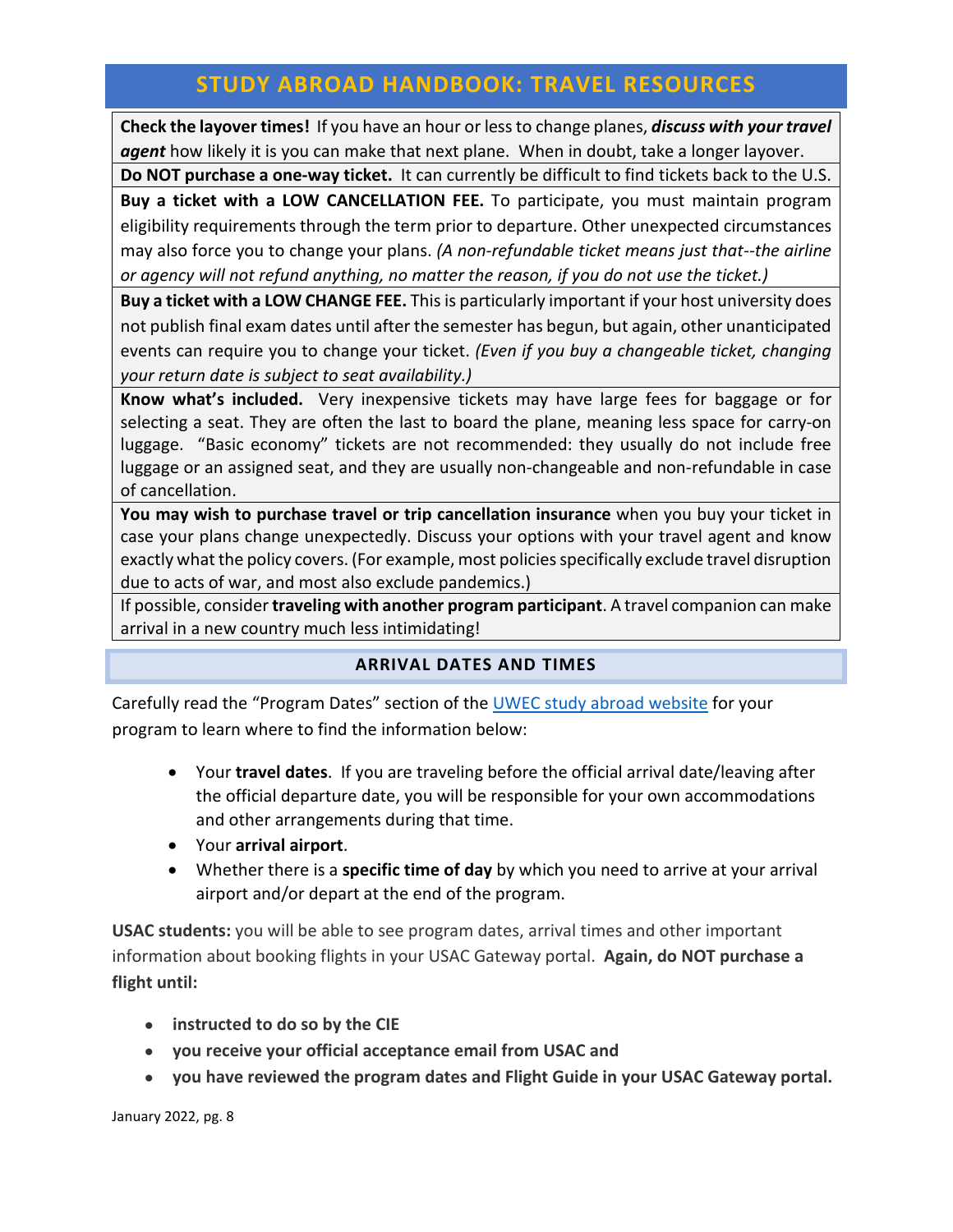## **GETTING AIRFARE QUOTES**

<span id="page-8-0"></span>To request quotes from Travel, Inc, click and fill out the [UWS Travel Registration Form](https://app.smartsheet.com/b/form/f957d564b4a549e6ac3a918d319edf9f) You only need to fill out the "Traveler/Attendee Information" and "Air Information" sections.

You will need the following information to complete the form:

- Your UWEC Group Code/Number: **UWEAU91420**
- Your travel information (See Arrival Dates & Times in the previous section), including
	- 1) the airport you intend to fly from (home airport)
	- 2) the airport you need to arrive at (destination airport)
	- 3) date & time of departure from home airport to destination
	- 4) date & time of return from destination to home airport
- In the "Air Special Instructions/Comments" box, we recommend stating that you do not want a "basic economy" fare, because you want a ticket that can be changed or cancelled if necessary

If you need assistance completing the form, **contact the UW-System Travel Inc consultants**. Include the Group Code UWEAU91420 in any communication:

**Phone:** 470-589-2205 **Email:** [UWTravel@travelinc.com](mailto:UWTravel@travelinc.com)

Hours of operation are Monday through Friday, 7:00 a.m. – 5:30 p.m. CST.

## **BOOKING FLIGHTS THROUGH TRAVEL, INC**

<span id="page-8-1"></span>Once you have identified a flight with your Travel, Inc. consultant, you will need the following to book your flight:

- A credit card number to charge
- Your passport number and expiration date *If you are still waiting for your passport to arrive, you can book without the passport number; however, you will need to report it to Travel, Inc. before ticketing, because international tickets must be associated with a valid passport holder.*
- There is an \$18 booking fee, and an additional \$18 fee for each change after booking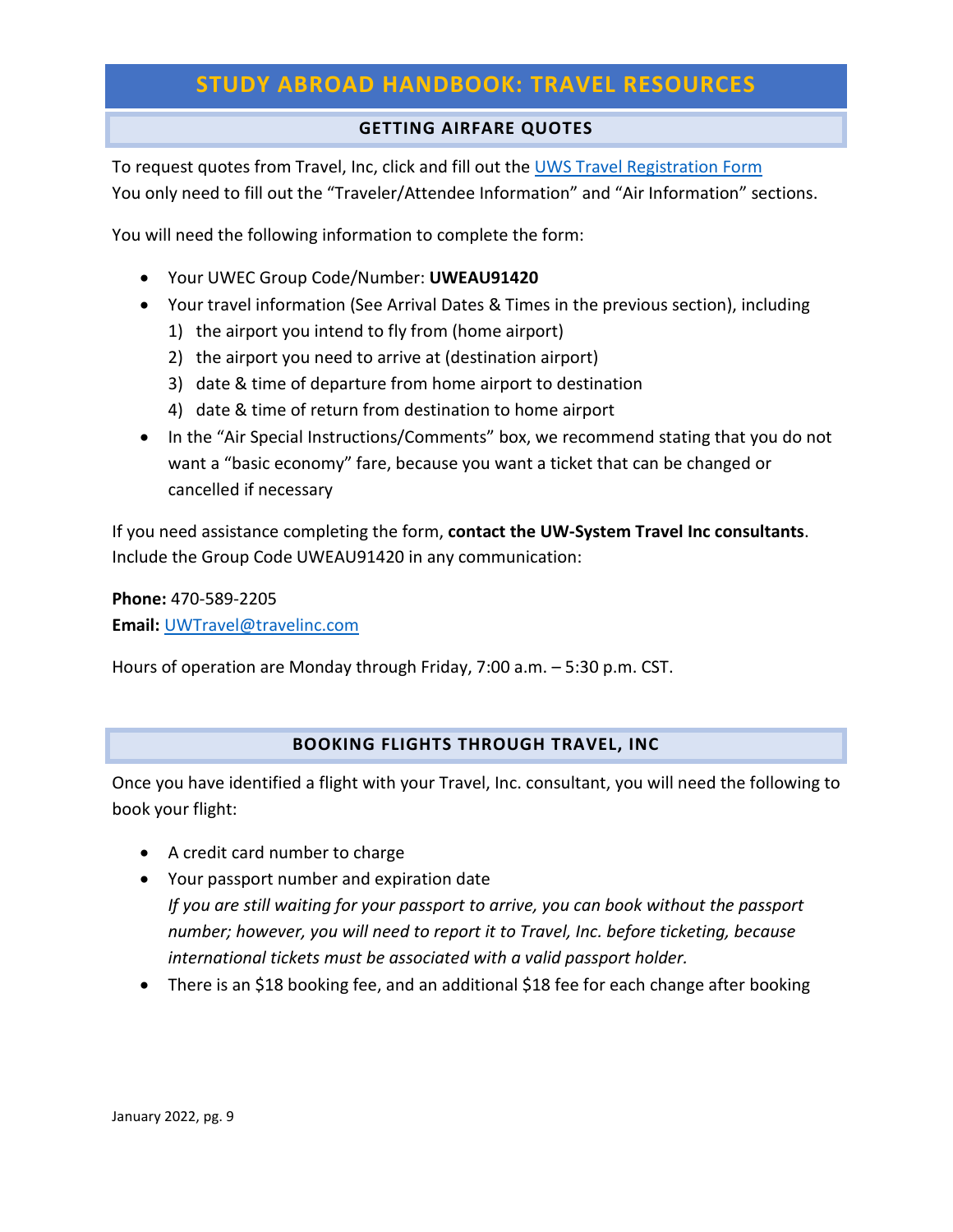#### **HARLAXTON & USAC GROUP FLIGHT OPTIONS**

<span id="page-9-0"></span>**Harlaxton students:** you can find information about the Harlaxton group flight in the "Online Application" section of your Harlaxton account. Click on "Online Application" to expand the content. See screen shot below.

| <b>Online application</b>                                                             |                         |
|---------------------------------------------------------------------------------------|-------------------------|
| Harlaxton Academic Honor Code<br>》                                                    |                         |
| <b>Harlaxton Document of Affirmation</b><br>▶                                         |                         |
| Harlaxton Flight Information<br>8                                                     |                         |
| ■ Harlaxton General Flight Information                                                |                         |
| <b>HARLAXTON</b><br><b>COLLEGE</b><br><b>General Flight Information for Harlaxton</b> | Beyond Your Imagination |

**USAC students:** follow the directions in the "Flight Guide" in your USAC Gateway account. If you are in "Timeline view", it is usually in the "5-6 Months Before Program Start" section. Note that this document has been released later the last few terms, due to COVID-19. (Click on the heading to see the drop-down list of documents.)

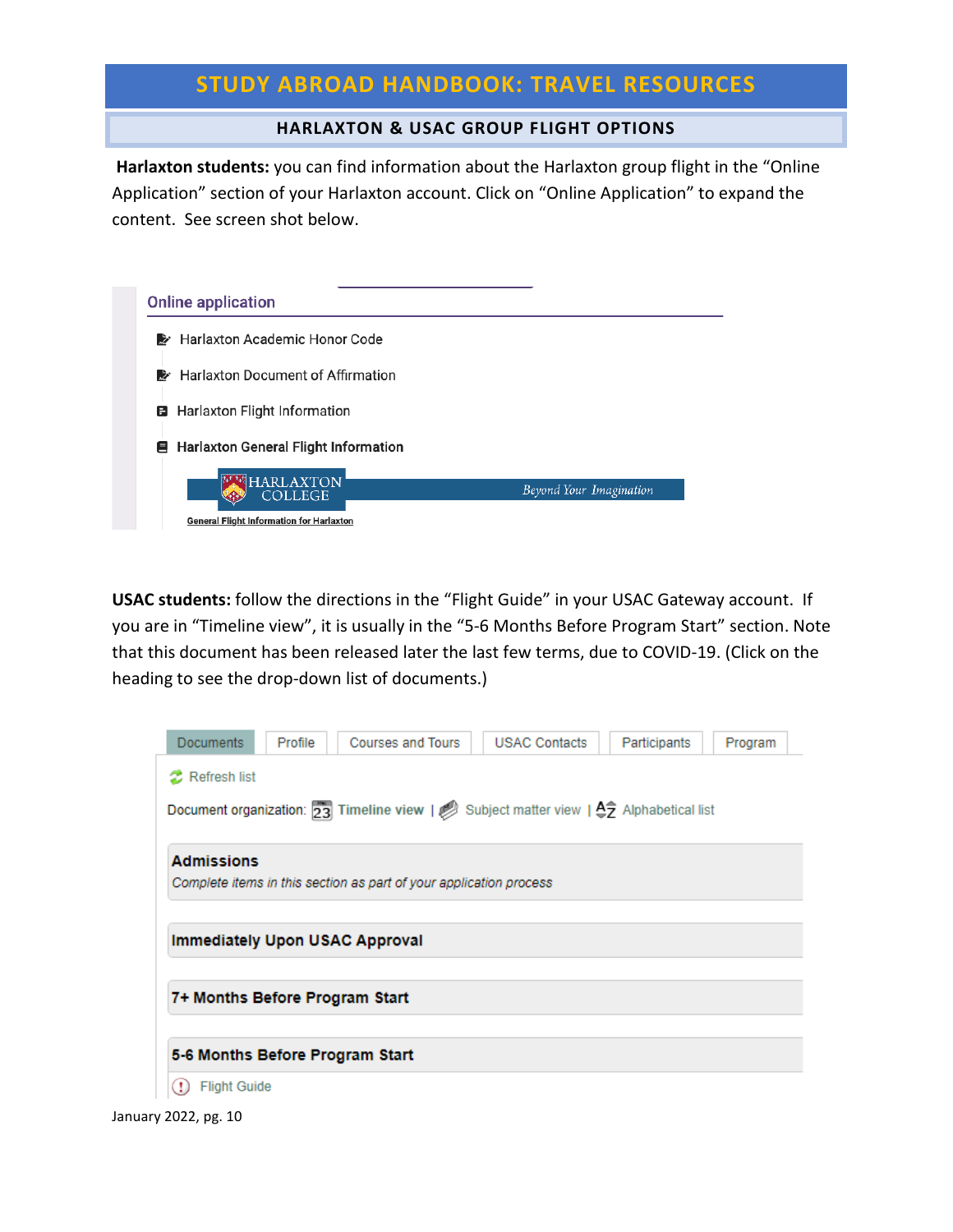### <span id="page-10-0"></span>**REPORTING YOUR FLIGHT ITINERARY**

After you have purchased your flight, upload your complete flight itinerary sent from the airline and/or travel agent to your BlugoldsAbroad account. Directions can be found under the materials section for attaching documents to your account. Uploading your flight itinerary is a UW System requirement in case of an emergency.

# <span id="page-10-1"></span>**ARRIVING ABROAD**

#### <span id="page-10-2"></span>**IMMIGRATION**

When you first arrive by air in a new country, you will to through the immigration process before you pick-up your checked luggage. Follow the signs (and the crowds) when you get off the plane. Once in the immigration area:

- **Join a line for non-citizens/visitors.** There are usually separate lines for citizens of that country or region (such as the European Union) and other lines for non-citizens/visitors
- **Put away your cell phone.** Calls and photos are not allowed in the immigration area. Therefore, **carry printed copied of your immigration documents**!

#### <span id="page-10-3"></span>**IMMIGRATION PROCESS**

When you get to the front of the line, an immigration officer will review your required travel documents. This will always include your passport and may include other items if required by your host country, such as your visa, a passenger locator form (often completed online prior to travel), a declaration or disembarkation form (provided by flight attendants during flight), proof of COVID vaccination or test status, or other documents such as an acceptance letter from UWEC and your host university, or proof of funds to support yourself. **Only show the items you are specifically asked for.** Requirements for your country are in your program specific materials.

The officer may also ask you some questions. These often include:

- What is the purpose of your visit?
- How long are you staying?
- Where will you be staying?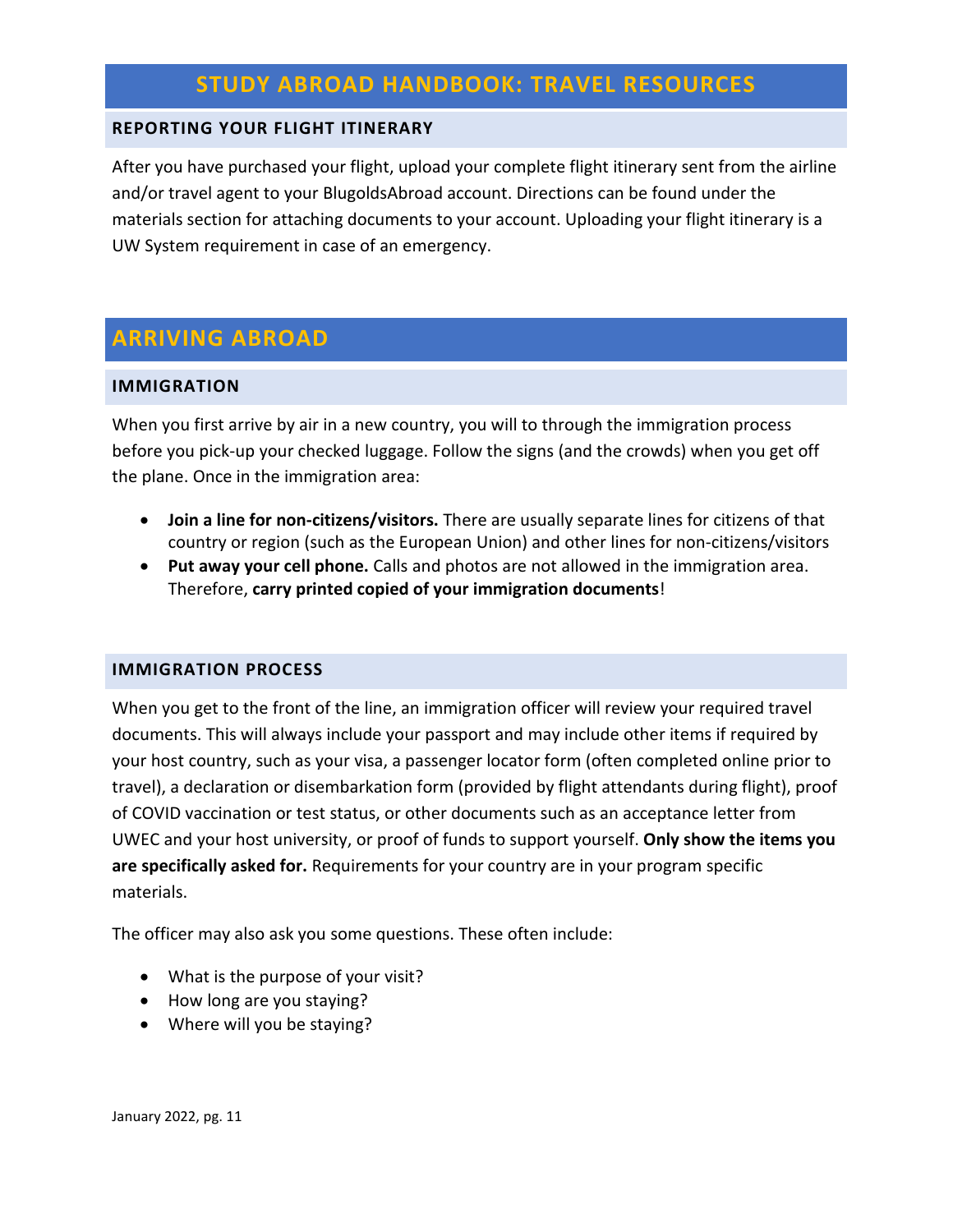Some countries require photographs or fingerprints; the officer will take them, or you'll complete these at a kiosk, if needed.

Once you are approved, the officer will stamp your passport. The stamp may specify the length of time you are authorized to stay.

### <span id="page-11-0"></span>**CUSTOMS FORMS**

Customs officials are responsible for controlling material goods, animals, and hazardous materials entering the country. Customs laws and regulations are set by each country.

You will receive a Customs Declaration Form while on the airplane. Fill it out right away. Most forms ask for your departure city/country, arrival city/country, your flight number, and any restricted goods you are carrying. Restricted goods will usually be listed on the form.

If you have a connecting flight, and your luggage is checked through to your final destination, you usually collect your checked luggage at your final destination. However, you may need to complete a Customs Declaration for your carry-on luggage when you transfer planes.

Here is a [U.S. Customs form,](https://www.cbp.gov/travel/clearing-cbp/traveler-entry-form) as an example. (You will need to complete one of these when you return to the U.S. at the end of your time abroad.) Many international airports have information on their websites about going through immigration and customs. See a few examples below:

- [London Heathrow](https://www.heathrow.com/arrivals/uk-customs)
- [San Jose, Costa Rica](https://sjoairport.com/en/passenger-guide)
- [Sydney Australia](https://www.sydneyairport.com.au/info-sheet/breeze-through-checks-international-arrival)

## <span id="page-11-1"></span>**CUSTOMS PROCESS**

Once you clear immigration, follow the signs to baggage claim and pick up your luggage. You must carry your own luggage through Customs.

After getting your luggage, join a Customs line. When you reach the front, give your Declaration Form to the official. They may inspect your luggage, or they may just wave you through.

#### <span id="page-11-2"></span>**LOST LUGGAGE**

If your luggage does not arrive with you, contact any airport official in the baggage claim area. Fill out a *Lost Luggage Claim* with your address abroad and find out how to claim your bag once it arrives. You may be tempted to wait for your luggage to appear, but experienced travelers recommend that you do not. It is almost always a waste of time.

January 2022, pg. 12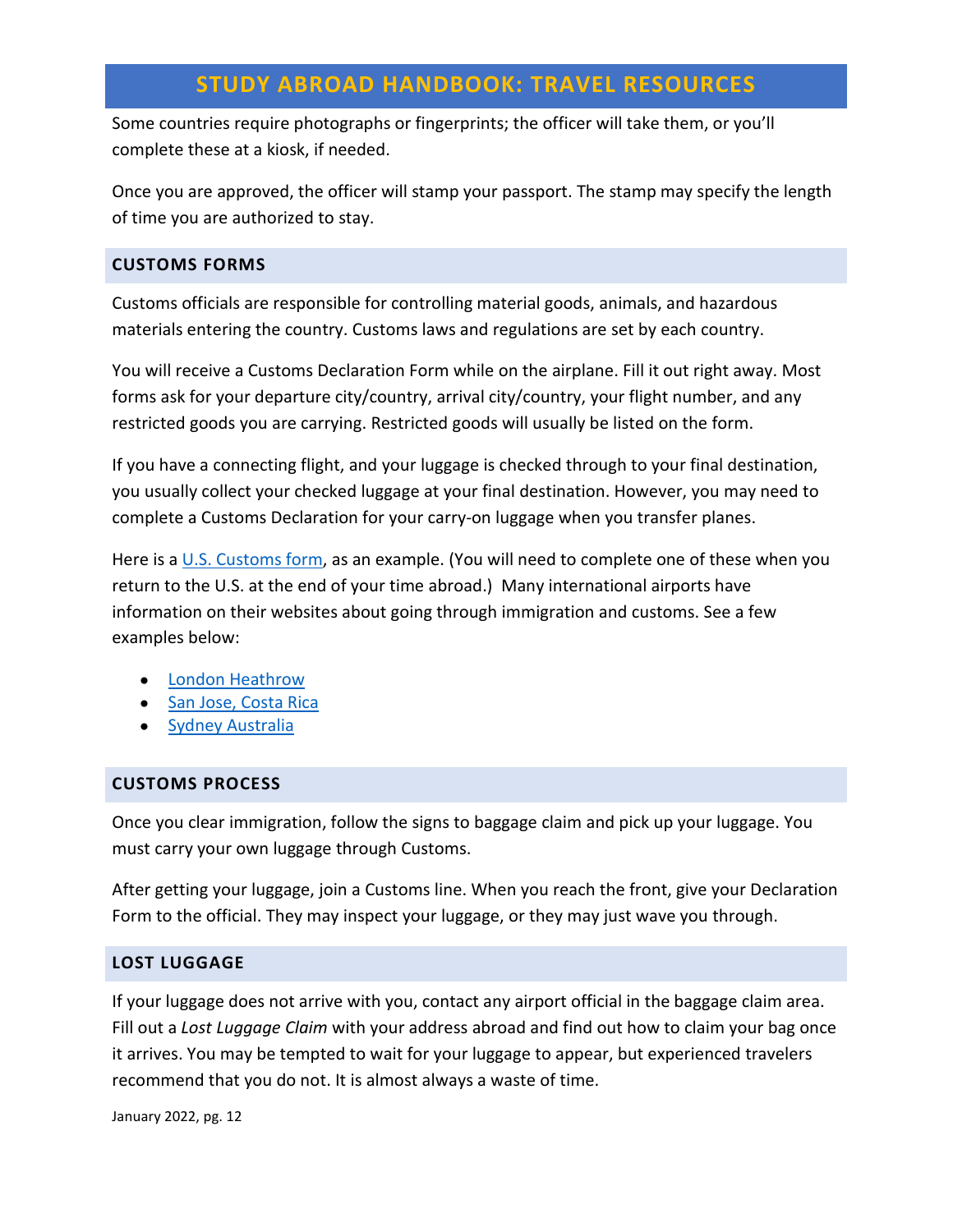Your [CISI insurance](https://studyabroad.apps.uwec.edu/_customtags/ct_FileRetrieve.cfm?File_ID=040277707B4F067375057207040B1C0179007314737F75736E010006767672770E7771777475030200) and [CISI personal liability insurance](https://studyabroad.apps.uwec.edu/_customtags/ct_FileRetrieve.cfm?File_ID=04027773724F06737701760273761C7208010414767A02736E7407737400750075007A760775037300) have benefits for baggage delay and lost baggage. See details at the links.

#### <span id="page-12-0"></span>**GETTING TO YOUR SITE**

Your UWEC Program Guide or USAC Arrival Guide will have specific information on how you get from the nearest airport to your host site.

## <span id="page-12-1"></span>**TRAVEL WHILE ABROAD**

Many host sites usually offer some form of organized travel, whether required or optional. Details are in your UWEC Program Guide or on your USAC Gateway portal. These offerings may be affected by COVID restrictions in your host country, which can change at any time. Host organizations will adjust as possible, but such options cannot be guaranteed.

You may also wish to take advantage of your time abroad to do some personal travel. Again, whether you can travel outside of your host city, region or country will depend on the conditions of the pandemic and the COVID restrictions in place at any given time.

Although extra travel, understandably, is something that many study abroad students look forward it, it is not an essential element of successful study abroad. Students who stay in their host community and make connections there through volunteering, getting involved in student organizations, or doing things with their host families often have the richest experiences, ones that they can build on in the future.

#### <span id="page-12-2"></span>**GUIDEBOOKS**

Travel guides such as *Let's Go, Rough Guides*, and *Lonely Planet* receive good comments from student travelers and are available at any major bookstore. Both the University library and the Eau Claire public library have several if you wish to compare before you buy. Here are some website to get started:

[www.lonelyplanet.com](http://www.lonelyplanet.com/) [www.travelchannel.com/](http://www.travelchannel.com/) [www.justmaps.org/](http://www.justmaps.org/)